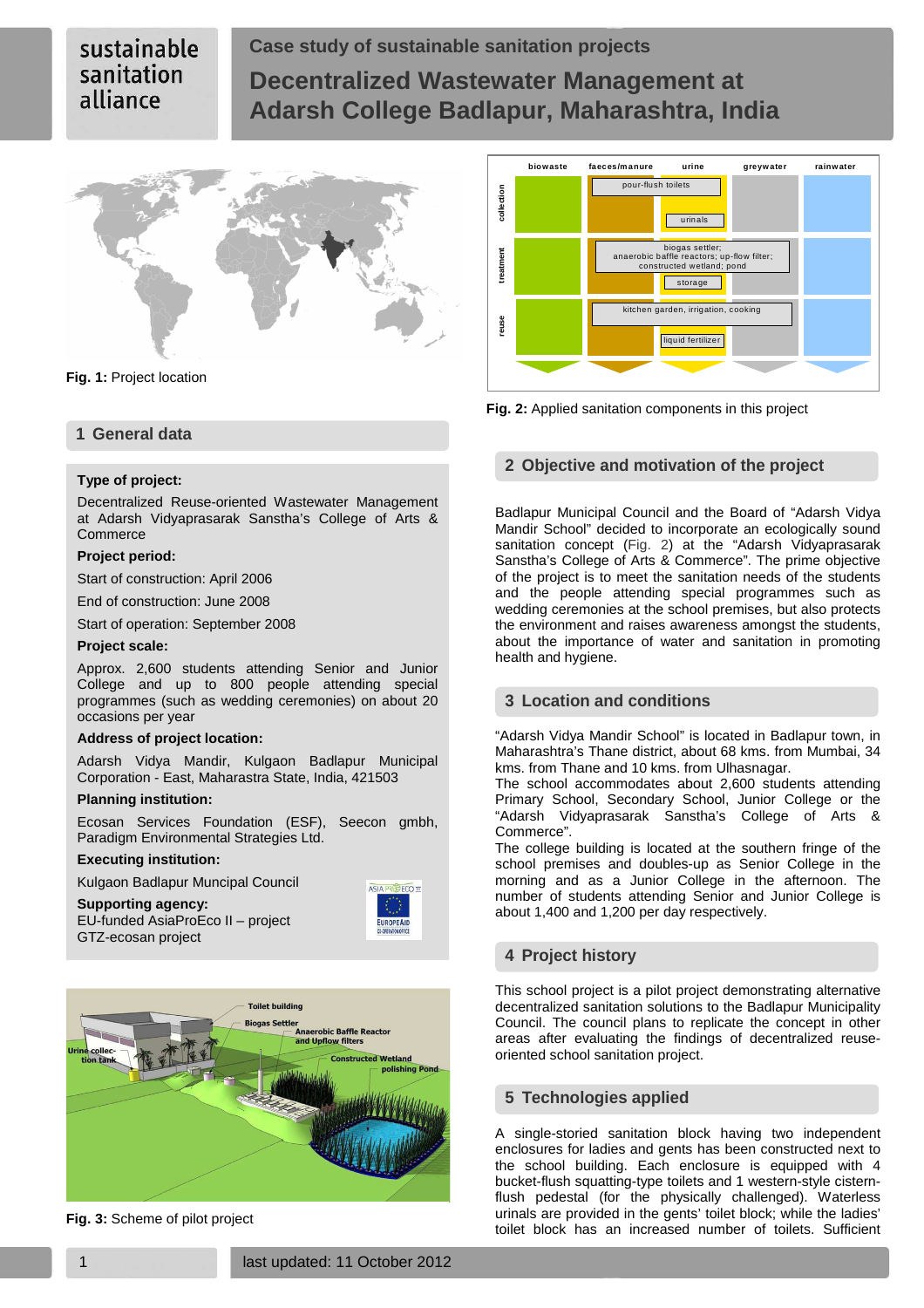# sustainable sanitation alliance

# **Case study of sustainable sanitation projects Decentralized Wastewater Management at Adarsh College Badlapur, Maharashtra, India**

numbers of washbasins are provided in each toilet block. A flow chart of the implemented wastewater management scheme is depicted in Fig. 4.



**Fig. 4:** Flow chart of wastewater management scheme (photo: N. Zimmermann)

Blackwater along with greywater from the washbasins is discharged to a "biogas settler" (Fig. 5) where solids are retained and subjected to anaerobic decomposition.



**Fig. 5:** Biogas settler (under construction) (photo: N. Zimmermann)

The biogas settler effluent is drained by gravity flow to an Anaerobic Baffled Reactor (ABR) and Up-flow Filter (UF) (Fig. 6) for further anaerobic treatment.



**Fig. 6:** Construction of ABR and UF (photo: N. Zimmermann)

Post treatment of the UF effluent happens in a small-scale horizontal flow constructed wetland (HFCW). The final stage of the treatment concept is a pond (Fig. 7) that doubles-up as storage tank.



**Fig. 7:** Polishing cum storage pond

Waterless urinals with membrane stench traps that are especially adopted to fit Indian urinals (Fig. 8) are provided in the gents' compartment for the source-separate collection of urine, which is drained into a collection tank outside the toilet block. The tank is provided with a fail-safe overflow emptying to the anaerobic treatment plant.



**Fig. 8:** Waterless urinals for boys (photo: N. Zimmermann )

Treated water and urine will be used in a yet to be established kitchen garden. Sludge drying beds will be constructed for dewatering the sludge from the biogas settler, baffled reactor and up-flow filter.

# **6 Design information**

In order to keep water consumption low, specially designed squatting pans (so called "rural" or "pour-flush" pans) made of ceramic that require a little amount of water for flushing the excreta have been installed and no water taps are provided inside the cubicles. The toilet users have to fetch water for cleansing and flushing with a bucket (approx. 5 litres) from a central tank that is located inside the enclosure. Daily total wastewater production (blackwater plus greyater) is estimated to be about  $8.0 \text{ m}^3$  (i.e.  $8,000$  litres).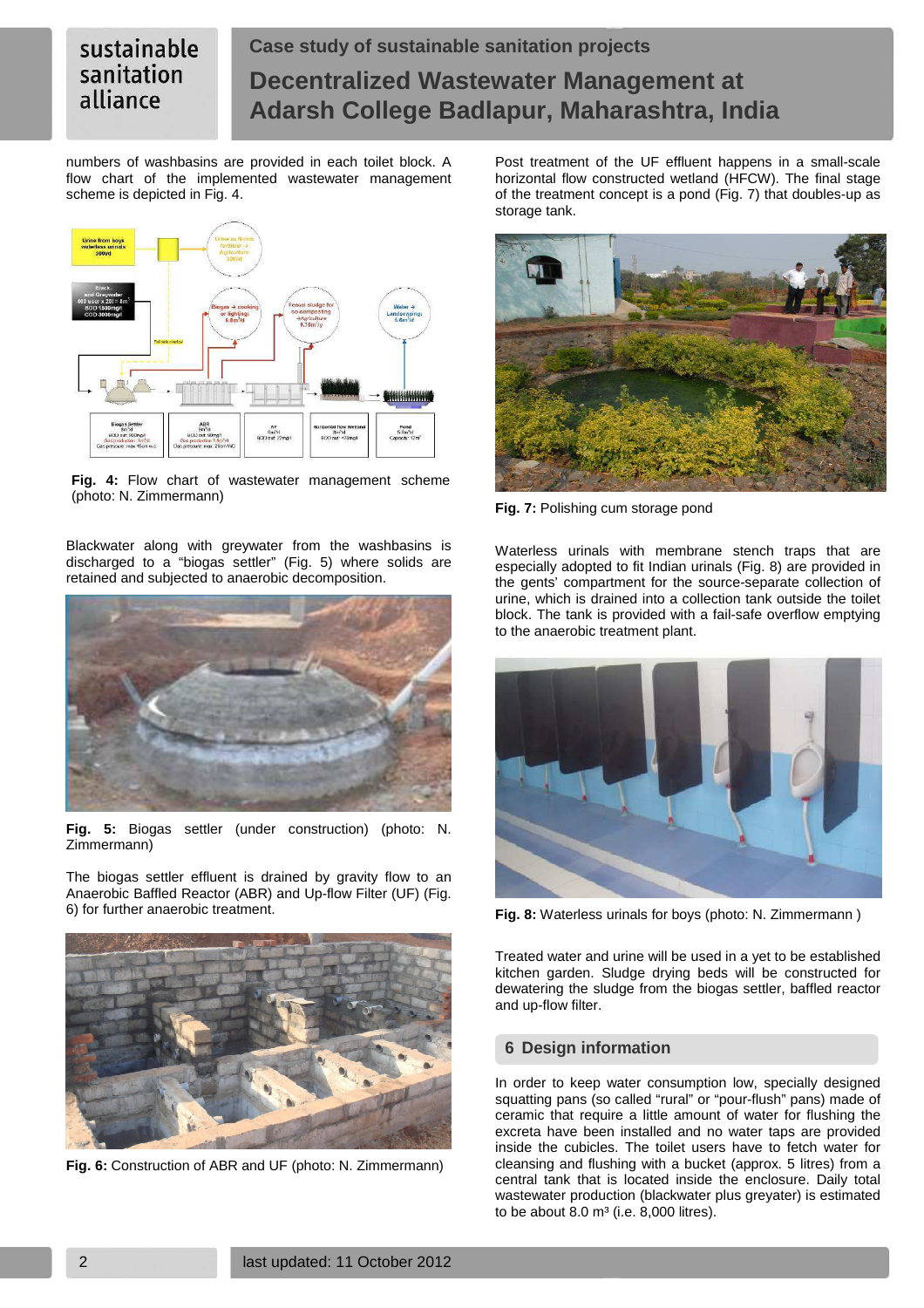## sustainable **Case study of sustainable sanitation projects**  sanitation **Decentralized Wastewater Management at Adarsh College Badlapur, Maharashtra, India**

The hemispherical shaped biogas settler provides a volume of approx. 21 m<sup>3</sup> at an inner diameter of 1.25 m.

The anaerobic baffled reactor volume is approx. 12.0 m<sup>3</sup>. The reactor comprises 6 compartments of 2.0 m3 each and provides for 1.5 days hydraulic retention time at a wastewater production of 8 m<sup>3</sup>/d).

The anaerobic up-flow filter volume is approx.  $14.6 \text{ m}^3$ . The up-flow filter comprises of 4 compartments of approx. 3.6 m<sup>3</sup> each. The height of the filter media (gravel of 40 mm diameter) is 0.75 m.

Length and width of the horizontal flow constructed wetland is 6.00 m by 3.00 m. Main filter media is fine gravel with a grain size of  $4 - 8$  mm. Height of filter media (at inlet) is approx. 0.70 m. Saturated water depth is approx. 0.60 m. The pond has an effective volume of 12  $m<sup>3</sup>$  at a maximum depth of about 1.20 m. (Fig 8 and 9)

**Table 1:** Treatment system characteristics

alliance

| <b>Component</b>       | Approx. Volume [m <sup>3</sup> ] |  |  |  |  |  |
|------------------------|----------------------------------|--|--|--|--|--|
| Biogas settler         | 21.0                             |  |  |  |  |  |
| <b>Baffled reactor</b> | 12.0                             |  |  |  |  |  |
| Up-flow filter         | 14.6                             |  |  |  |  |  |
| Constructed wetland    | 12.6                             |  |  |  |  |  |
| Pond                   | 12.0                             |  |  |  |  |  |

# **7 Type and level of reuse**

Although the toilet block and treatment system is in operation since end of November 2008, the reuse part is not yet fully established. For the time being only the final effluent, which is collected and stored in the polishing pond, is reused for irrigation purposes.

Within the next weeks/months the remaining activities will be finished to allow also for the reuse of biogas and hygienized urine.

- The produced biogas (from biogas settler and the anaerobic baffled reactor) will be used either for cooking or lighting purpose.
- The collected urine will be stored and used for agriculture/gardening purpose within the school campus (especially on the yet to be established kitchen garden).
- The dried sludge from the biogas settler, baffled reactor and up-flow filter will be applied as soil amendment within the school premises for agricultural/gardening purposes.

# **8 Further project components**

Students attending environmental classes will be involved in the monitoring of the treatment system and practise the reuse of recyclates in the kitchen garden.

Next to the decentralized treatment system an exhibition hall has been constructed, the permanent posters on ecologically sound sanitation concepts are exhibited.

## **9 Costs and economics**

The costs for establishing the above mentioned treatment scheme are summarized in Table 2.

**Table 2:** Costs of treatment system

| <b>Component</b>       | <b>Costs [INR]</b> |
|------------------------|--------------------|
| Biogas settler         | 120,000            |
| <b>Baffled Reactor</b> | 120,000            |
| Up-flow filter         | 120,000            |
| Constructed wetland    | 50,000             |
| Pond                   | 40,000             |
| Total                  | 450.000            |

## **10 Operation and maintenance**

For O&M of the toilet block and reuse of the recyclates caretakers cum resource managers (1 female and 1 male person) are hired.

Students will support the resource managers in their daily work (e.g. application of nutrients, gardening activities, etc.).

# **11 Practical experience and lessons learnt**

The lesson learnt in this project is involvement of students and teachers ie. direct beneficiaries of the project is very important to keep sustainability and better utilization of the project.

## **12 Sustainability assessment and long-term impacts**

With regards to long-term impacts of the project, the main expected impact of the project is improved sanitation, demonstration of substitution of LPG by biogas, and the safe reuse of the treated water for irrigation purposes.

Table 3 depicts a preliminary assessment of the five sustainability criteria for sanitation of this project.

| Table 3: Qualitative indication of sustainability of system |  |  |  |
|-------------------------------------------------------------|--|--|--|
|-------------------------------------------------------------|--|--|--|

|                                          | collection<br>and<br>transport |   | treatment |   |   | transport<br>and<br>reuse |   |   |  |
|------------------------------------------|--------------------------------|---|-----------|---|---|---------------------------|---|---|--|
| Sustainability criteria:                 | +                              | ი |           | + | ი |                           | + | ο |  |
| $\bullet$ health and<br>hygiene          | x                              |   |           | Χ |   |                           | Χ |   |  |
| • environmental and<br>natural resources |                                | X |           | Χ |   |                           | Χ |   |  |
| $\bullet$ technology and<br>operation    | X                              |   |           | Χ |   |                           | Χ |   |  |
| finance and<br>economics                 |                                | X |           |   | X |                           |   | X |  |
| • socio-cultural and<br>institutional    |                                | Χ |           |   | x |                           |   | Χ |  |